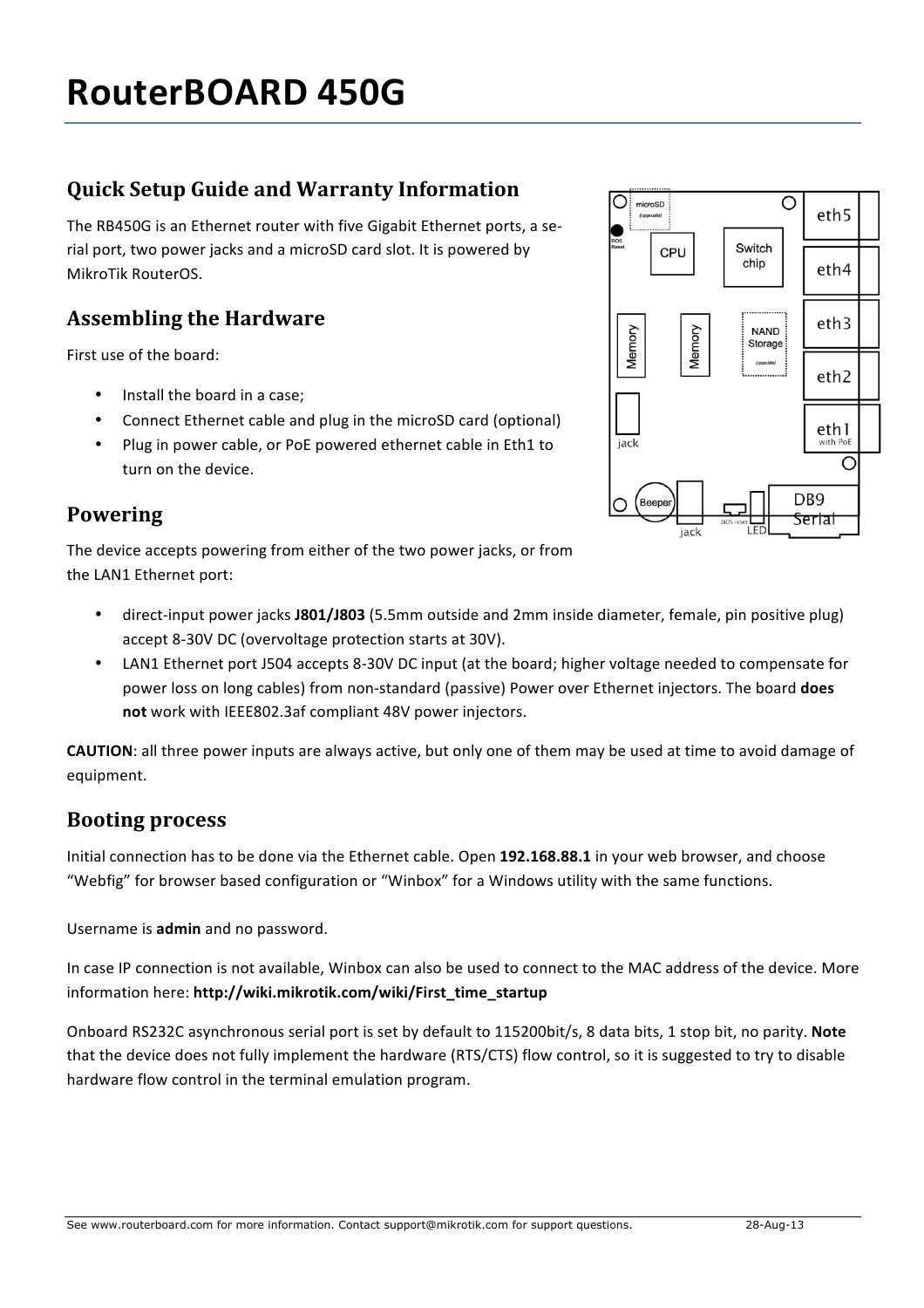## **Extension Slots and Ports**

- Five Gigabit Ethernet ports (Auto MDI/X). The first Ethernet port accepts 8-30V DC powering from a passive PoE injector. Use 12V or more to compensate for any losses in cables. The other four Ethernet ports **do not** support PoE powering.
- DB9 RS232C asynchronous serial port.
- microSD card for additional file storage

#### **Buttons and Jumpers**

- ROS reset jumper hole (RESET) resets RouterOS software to defaults. Must short circuit the metallic sides of the hole (with a screwdriver, for example) and boot the device. Hold screwdriver in place until RouterOS configuration is cleared.
- RouterBOOT reset button (S301) loads backup RouterBOOT Loader firmware. Must hold button while booting. Use in case operating system can't be booted and no useful information on Serial console output.

### **Operating System Support**

Currently tested operating system is MikroTik RouterOS (starting from version v3).

# **Copyright and Warranty information**

Copyright MikroTikls SIA. This document contains information protected by copyright law. No part of it may be reproduced or transmitted in any form without prior written permission from the copyright holder. RouterBOARD, RouterOS, RouterBOOT and MikroTik are trademarks of MikroTikls SIA. All trademarks and registered trademarks appearing in this document are the property of their respective holders.

Hardware. MikroTik warrants all RouterBOARD series equipment for the term of twelve (12) months from the shipping date to be free of defects in materials and workmanship under normal use and service, except in case of damage caused by mechanical, electrical or other accidental or intended damages caused by improper use or due to wind, rain, fire or other acts of nature.

To return failed units to MikroTik, you must perform the following RMA (Return Merchandise Authorization) procedure. Follow the instructions below to save time, efforts, avoid costs, and improve the speed of the RMA process.

- 1. If you have purchased your product from a MikroTik Reseller, please contact the Reseller company regarding all warranty and repair issues, the following instructions apply ONLY if you purchased your equipment directly from MikroTik in Latvia.
- 2. We do not offer repairs for products that are not covered by warranty. Exceptions can be made for RB1000 series.
- 3. Out-of-warranty devices and devices not covered by warranty sent to Mikrotikls will be returned to the sender at sender's cost.

RMA Instructions are located on our webpage here: **http://rma.mikrotik.com** 

This document is provided "as is" without a warranty of any kind, expressed or implied, including, but not limited to, the implied warranty of merchantability and fitness for a particular purpose. The manufacturer has made every effort to ensure the accuracy of the contents of this document, however, it is possible that it may contain technical inaccuracies, typographical or other errors. No liability is assumed for any inaccuracy found in this publication, nor for direct or indirect, incidental, consequential or other damages that may result from such an inaccuracy, including, but not limited to, loss of data or profits. Please report any inaccuracies found to support@mikrotik.com